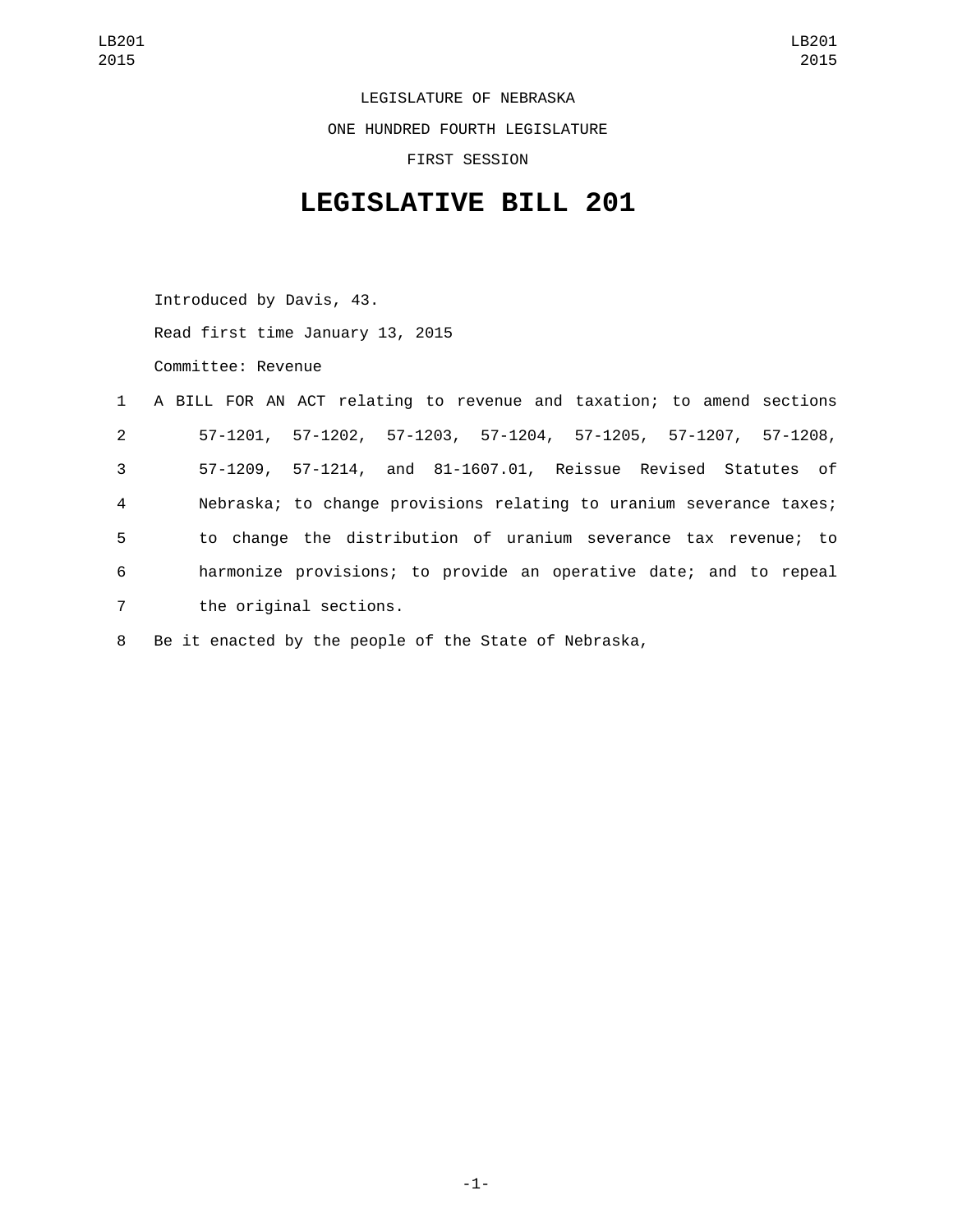Section 1. Section 57-1201, Reissue Revised Statutes of Nebraska, is 2 amended to read:

 57-1201 As used in sections 57-1201 to 57-1214, unless the context 4 otherwise requires:

 (1) Other mineral shall mean any substance that is ordinarily and naturally considered a mineral, including, but not limited to, niobium, zinc, and other rare earth elements and transition metals;

8 (2 4) Person shall mean any natural person, firm, concern, receiver, trustee, executor, administrator, agent, institution, association, partnership, limited liability company, company, corporation, or person 11 acting under a declaration of trust;

 (3 2) Sever shall mean to take from the land by any means 13 whatsoever; and

(4 3) Uranium shall mean tri-uranium oct-oxide.

 Sec. 2. Section 57-1202, Reissue Revised Statutes of Nebraska, is 16 amended to read:

 57-1202 A tax is hereby levied on all uranium and other minerals severed from the soil of this state. Such tax shall be paid by the person engaged in the severing of such uranium or other mineral, shall become 20 due and payable monthly, and shall operate as a first lien on  $aH$  such uranium or other mineral. Such lien shall follow the resource into the hands of third persons, whether the resource is acquired in good faith or bad faith or is in a manufactured or unmanufactured state.

 Sec. 3. Section 57-1203, Reissue Revised Statutes of Nebraska, is 25 amended to read:

 57-1203 The tax imposed by section 57-1202 shall be levied on the value of the uranium or other mineral severed, and shall be paid at the 28 rate of five two percent of the value of the such uranium or other mineral produced each year in excess of five million dollars gross value. The value shall be computed immediately after such severance at the place 31 where the uranium or other mineral is severed.

-2-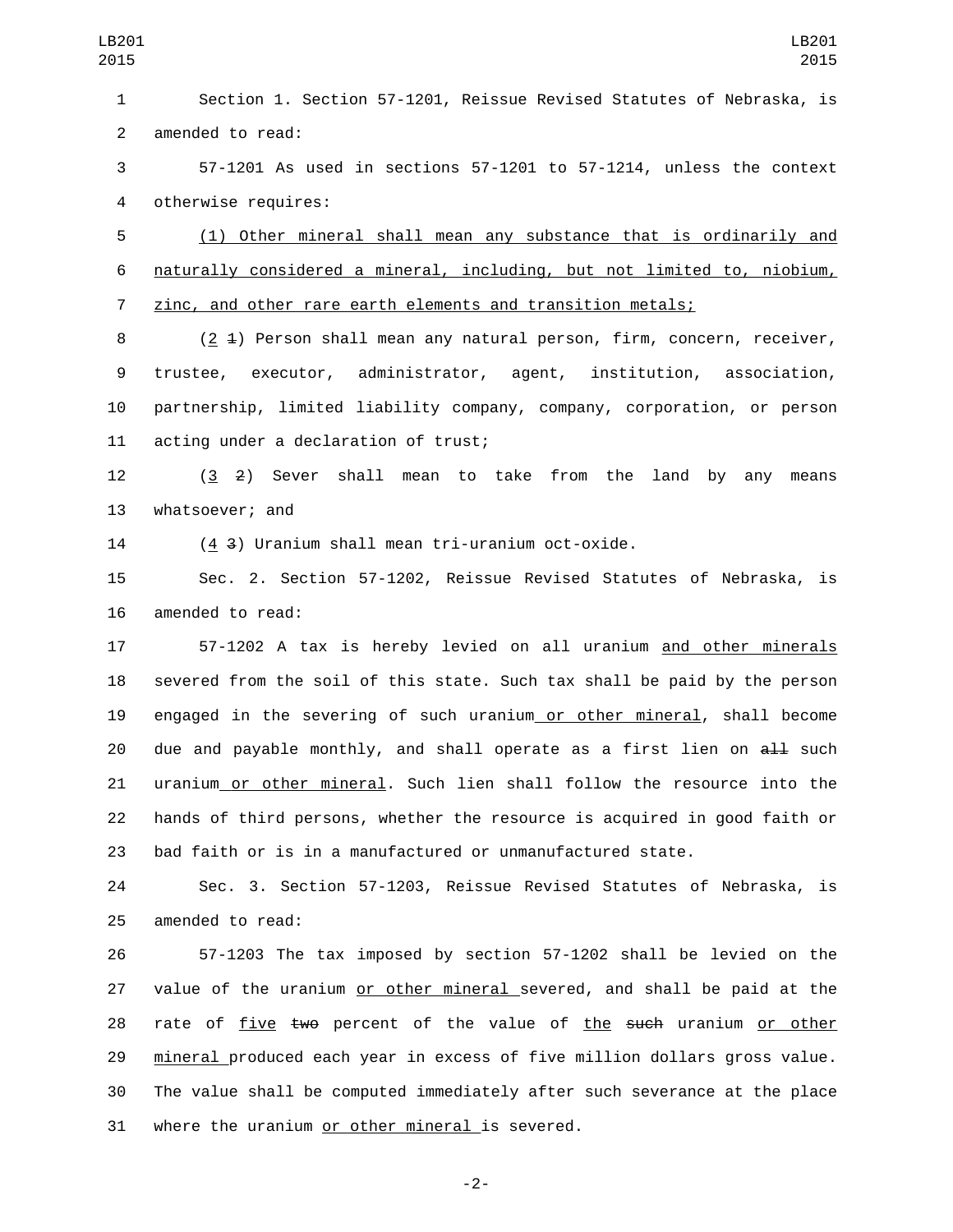Sec. 4. Section 57-1204, Reissue Revised Statutes of Nebraska, is 2 amended to read:

 57-1204 The tax imposed by section 57-1202 shall be due and payable in monthly installments on or before the last day of the month next succeeding the month in which the uranium or other mineral was severed. If the final filing date falls on a Saturday, Sunday, or legal holiday, the next secular or business day shall be the final filing date. Such reports shall be considered filed on time if mailed in an envelope properly addressed to the Tax Commissioner and postmarked before midnight of the final filing date. For good cause the Tax Commissioner may grant a taxpayer reasonable extensions of time for filing, not to exceed ten days in the aggregate for any one return.

 The person engaged in the severing, on or before the last day of the month next succeeding the month in which the uranium or other mineral was so severed, shall make out and file with the Tax Commissioner a report or return for the preceding month in such form as may be prescribed by the Tax Commissioner showing: The business conducted by the person engaged in 18 the severing during the preceding month; the kind, gross quantity, and 19 value of the uranium or other mineral so severed; the name of the owner of the resource at the time of the severance; the portion owned by each owner; the location of the place where the uranium or other mineral is severed; and such other information as the Tax Commissioner may require.

 Sec. 5. Section 57-1205, Reissue Revised Statutes of Nebraska, is 24 amended to read:

 57-1205 The tax imposed by section 57-1202 shall be paid to the Tax Commissioner who shall pay all money received to the State Treasurer. The 27 treasurer shall: to be placed in the General Fund.

(1) Credit forty percent of such funds to the General Fund;

 (2) Credit thirty percent of such funds to the permanent school 30 fund; and

(3) Credit thirty percent of such funds to the State Energy Office

-3-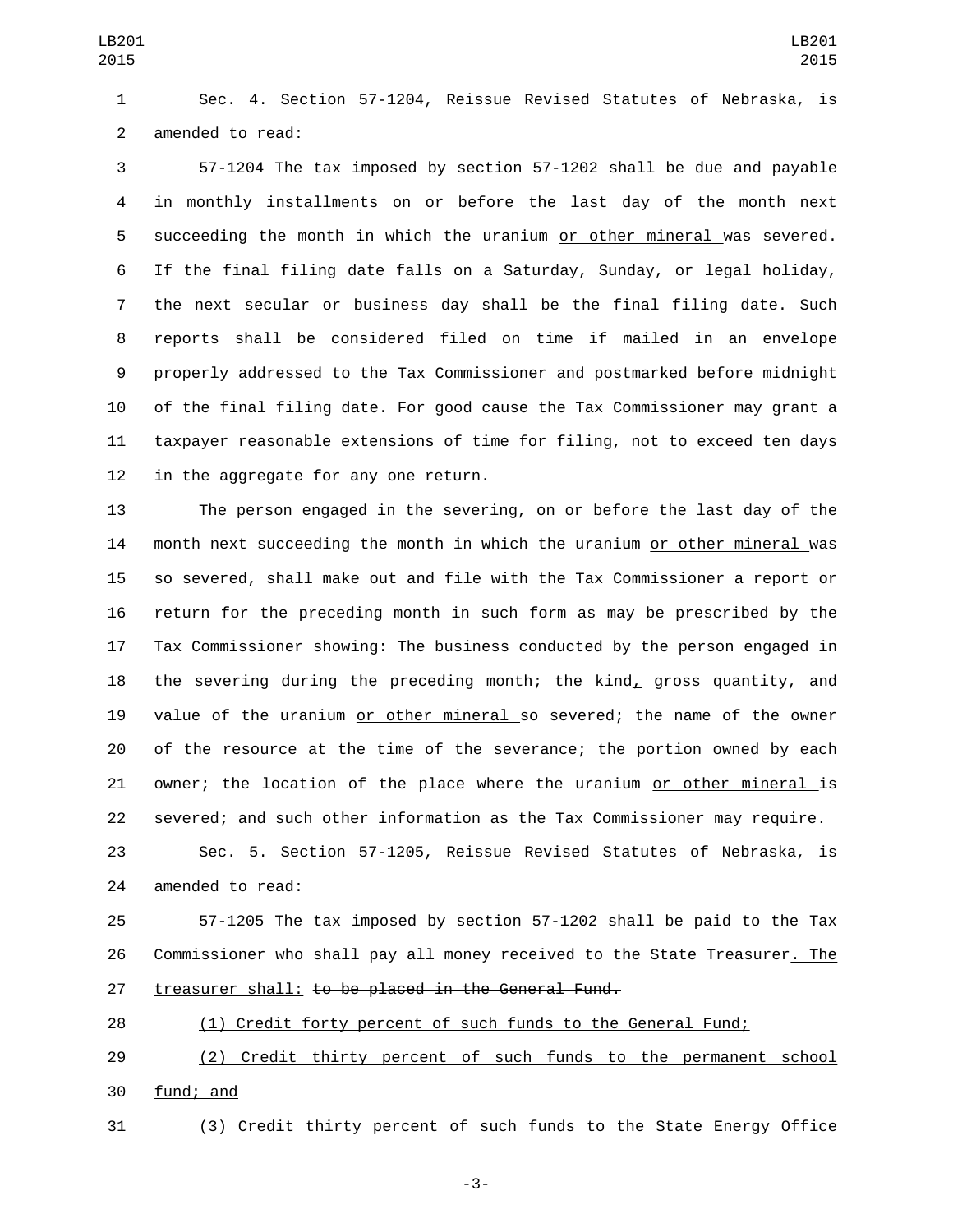and Energy Saving Loans to schools in Nebraska.2

 Sec. 6. Section 57-1207, Reissue Revised Statutes of Nebraska, is 4 amended to read:

 57-1207 The tax imposed by section 57-1202 shall be paid and the report required by section 57-1204 shall be made by the person engaged in 7 the severing of the uranium or other mineral, whether or not he or she is the owner of the land from which the uranium or other mineral is severed.

 Sec. 7. Section 57-1208, Reissue Revised Statutes of Nebraska, is 10 amended to read:

 57-1208 The person remitting to the Tax Commissioner the tax imposed by section 57-1202 shall deduct, from the amount due any person owning an 13 interest in the uranium or other mineral or in the proceeds of the uranium or other mineral at the time of severance, the proportionate amount of such tax before making payment to any such person.

 Sec. 8. Section 57-1209, Reissue Revised Statutes of Nebraska, is 17 amended to read:

 57-1209 The Tax Commissioner may bring an action against any person engaged in the severing of uranium or other minerals for the collection of taxes which are due and delinquent under sections 57-1201 to 57-1214.

 Sec. 9. Section 57-1214, Reissue Revised Statutes of Nebraska, is 22 amended to read:

 57-1214 The Attorney General or the county attorney of the county in 24 which the uranium or other mineral is located may file a petition in the district court of such county and, upon such filing, the district court shall have the power to restrain by injunction any person from continuing to sever such uranium or other mineral while delinquent in any report or the payment of any tax, penalty, or cost required by sections 57-1201 to 57-1214.29

 Sec. 10. Section 81-1607.01, Reissue Revised Statutes of Nebraska, 31 is amended to read:

-4-